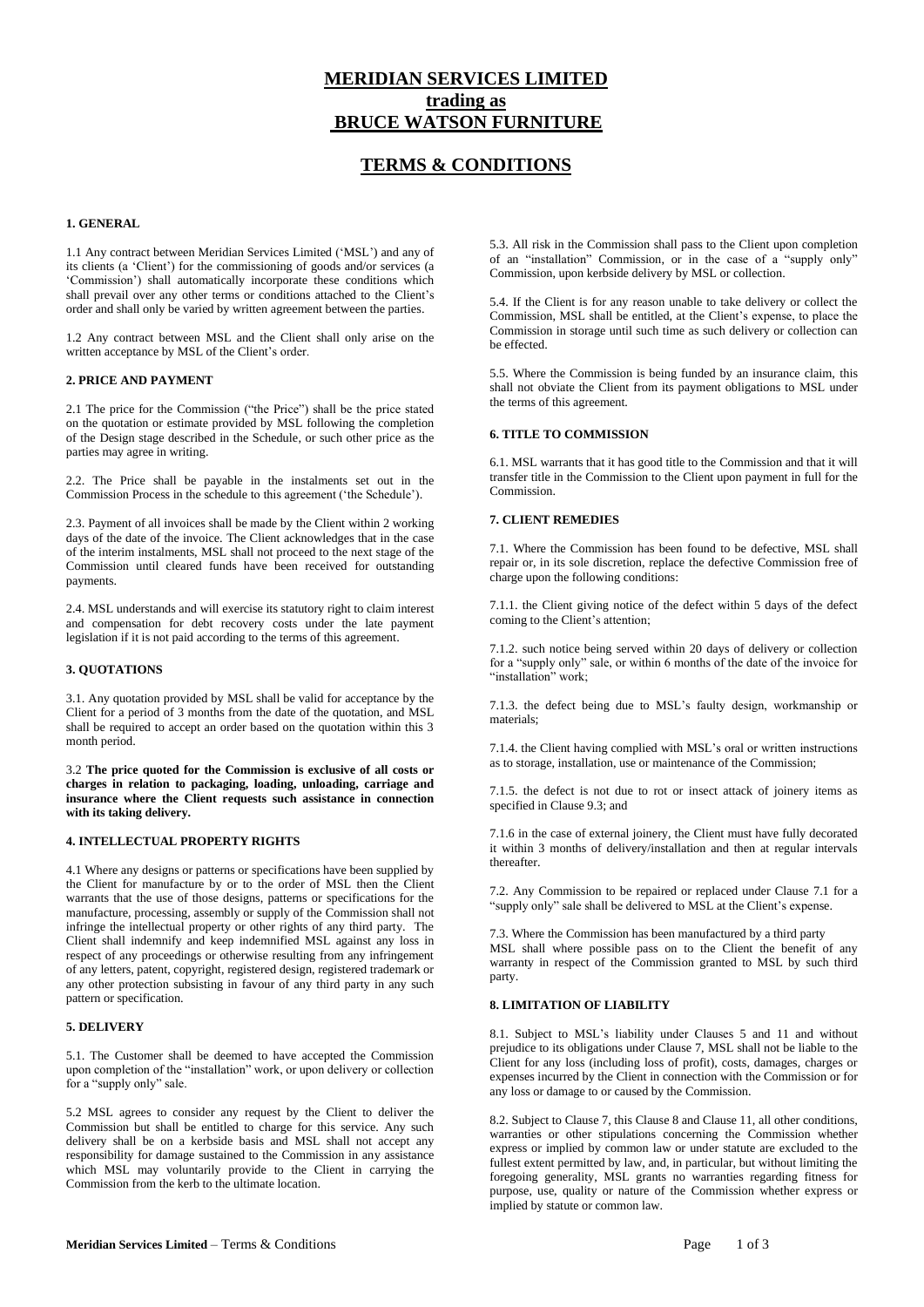8.3. Subject to Clause 13.2 the liability of MSL under this Agreement howsoever arising shall not exceed the Price.

#### **9. JOINERY WORK**

9.1. The Client is responsible for verifying the accuracy and workability of the measurements used in the proposed design. Where the Client wishes to make changes to any measurements after having agreed the design, it shall be liable to meet all resulting additional costs incurred by MSL (both labour and materials).

9.2. Whilst every attempt is made to eliminate the expansion and shrinkage of external/internal joinery items such as drawers and doors by allowing a certain amount of clearance, MSL is not liable for any expansion/shrinkage or swelling of these items.

9.3. Reasonable precautions are taken to reduce the possibility of rot and insect attack; however this risk cannot be eliminated entirely.

9.4. Unless otherwise stated, staining or painting of joinery items is not included in the estimated or quoted price.

9.5. Timber is a natural product. Therefore there are always colour differentials within the wood and whilst every effort is made to ensure the colour/grain matches with other timber, tolerances will have to be allowed for unless a "book matched" product has been asked for, which is normally extra to a standard quote.

#### **10. DOORS AND JOINERY**

11.1 Doors and Joinery Items; where doors and joinery items are supplied with a factory applied equalising stain, or primer, the Client must paint/stain such products with a minimum of two coats of proprietary wood stain and primed joinery must be treated with a full paint finish. Primer and equalising stains do not give long term protection against the ingress of moisture and MSL cannot accept responsibility for the effect of such ingress if the Commission is not treated as recommended after sale.

11.2 Doors: subject to the Client complying with Clause 11.1 MSL shall not be responsible for swelling or shrinkage of doors due to intake of excessive moisture or any other neglect or misuse on the part of the Client after sale.

#### **12. DEFAULT BY CLIENT**

12.1 If the Client shall fail to pay the price for the Commission and/or services by the due date for payment, without prejudice to any other rights of MSL arising from such failure, the Client shall (if so required by MSL) pay MSL interest thereon at a rate of 5% per annum above the base rate or part thereof on the outstanding amounts from time to time.

12.2 If the Client shall commit default in or commit any breach of its obligations to MSL, or if any distress or execution shall be levied upon the Client, its property or assets or if the Client shall make or offer to make any arrangements or compositions with its creditors or commit any act of bankruptcy or if the Client shall be a company and any resolution or petition or receiving order in bankruptcy shall be presented or made against him, or if the Client shall be a company and any resolution or petition to wind up such company's business shall be passed or presented otherwise than for the purpose of amalgamation or reconstruction whilst solvent, or if a receiver of such company's undertaking property or assets or any part thereof shall be appointed, or if the Client shall be insolvent then without prejudice to any other rights available to MSL it may forthwith cancel any contract then subsisting with the Client or alternatively may suspend or cancel delivery or installation of the Commission to be supplied hereunder.

#### **13. GENERAL**

13.1. Nothing in these Conditions shall be construed so as to exclude or limit the liability of MSL for breach of the warranties contained in Clause 6 or for breach of warranty as to title and quiet possession implied by the Sale of Commission Act 1979 where such Act applies to the contract between MSL and the Client for the sale and purchase of the Commission.

13.2. Nothing contained in these Conditions shall be construed so as to limit or exclude the liability of MSL for death or personal injury as a result of MSL's fraudulent misrepresentation, negligent actions or those of its employees or agents.

## **14. FORCE MAJEURE**

14.1 If the performance of the contract shall be delayed by any circumstances beyond the control of MSL including (but without prejudice to the generality of the foregoing) war, hostilities (whether war shall be declared or not), insurrection, industrial disputes, strikes, lockouts, riots, explosion, fire, storm, act of God, accidents, unavailability or shortage of materials or labour, interruptions of supply, any statute, rule, law bye-law, or order or request made by or issued by any government department or local or other duly constituted authority, then MSL shall have the right to suspend further performance of the contract until such time as the cause of the delay shall no longer be present and for a reasonably time thereafter.

14.2 If the performance of the contract by MSL shall be prevented by any such circumstances beyond the control of MSL then MSL shall have the right to be discharged from the further performance of any liability under the contract. If MSL exercises such a right then the Client shall thereupon pay the contract price less a reasonable allowance for what has not been performed by MSL.

#### **15. CANCELLATION**

15.1 No cancellation by the Client is permitted once the design has been agreed and the first instalment paid except where expressly agreed by MSL.

15.2 The Client will in the event of agreed cancellation by the Client indemnify MSL against all expenses incurred up to the time of such cancellation including both its labour and the costs of materials.

#### **16. GOVERNING LAW AND JURISDICTION**

16.1. This Agreement shall be governed by and construed in accordance with the law of England and the parties hereto submit to the nonexclusive jurisdiction of the English courts.